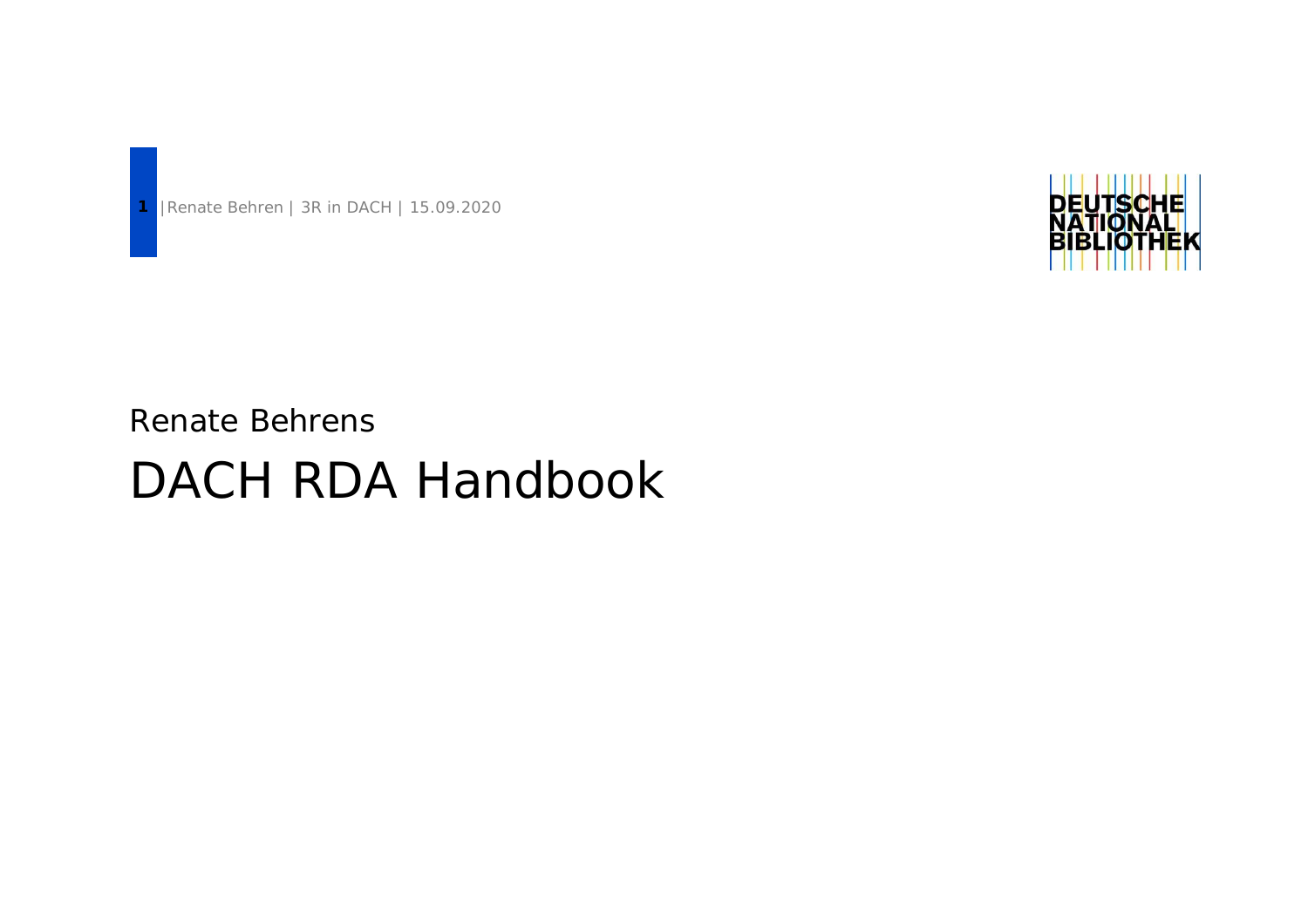Table of Contents

- **1. Confusion**
- **2. Excitement**
- **3. Possible Solution?**

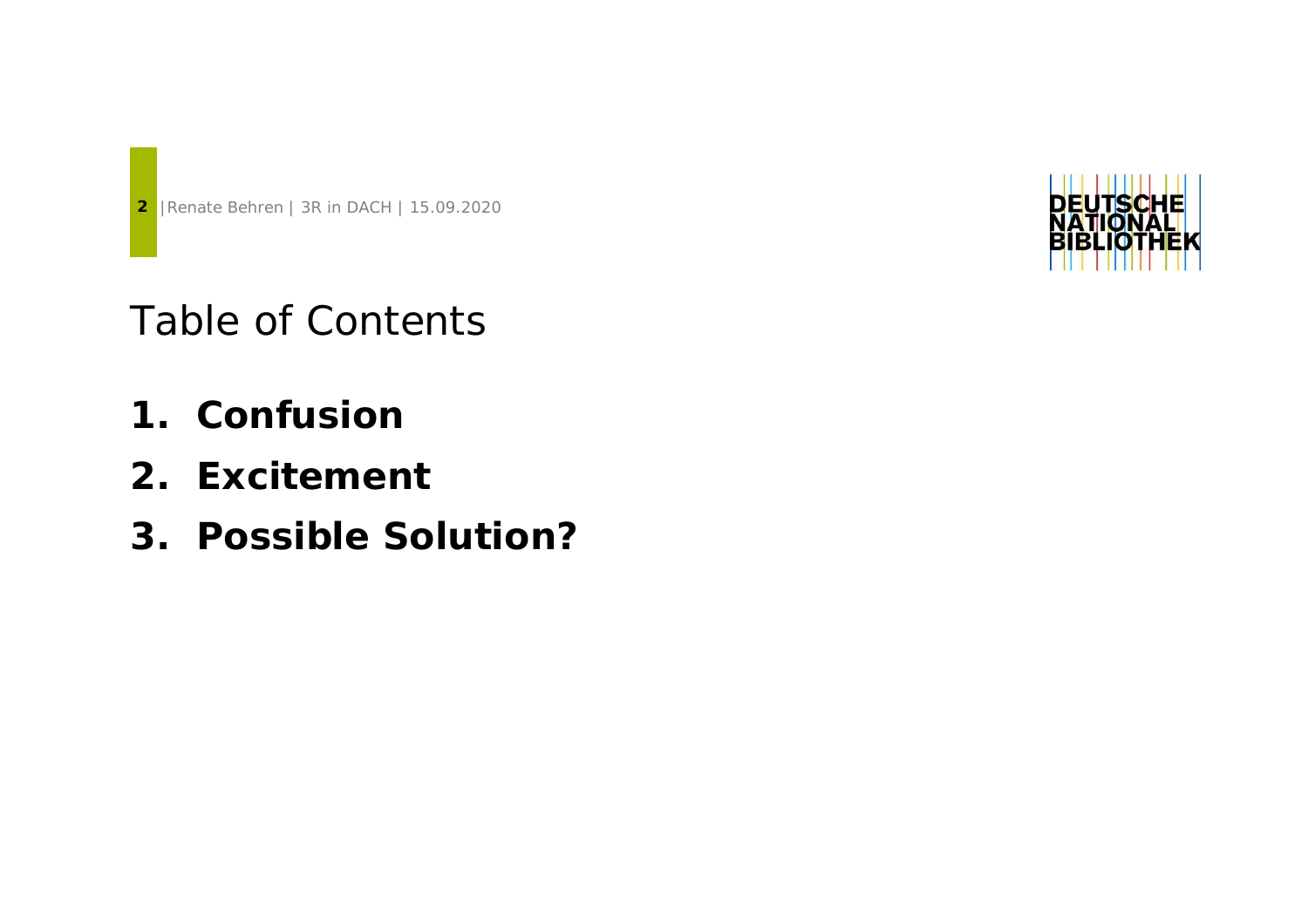## **Confusion**

DEU

After the first release of the Beta Toolkit we were very much confused and alarmed.

- New structure
- New concepts
- New wording

– Etc.

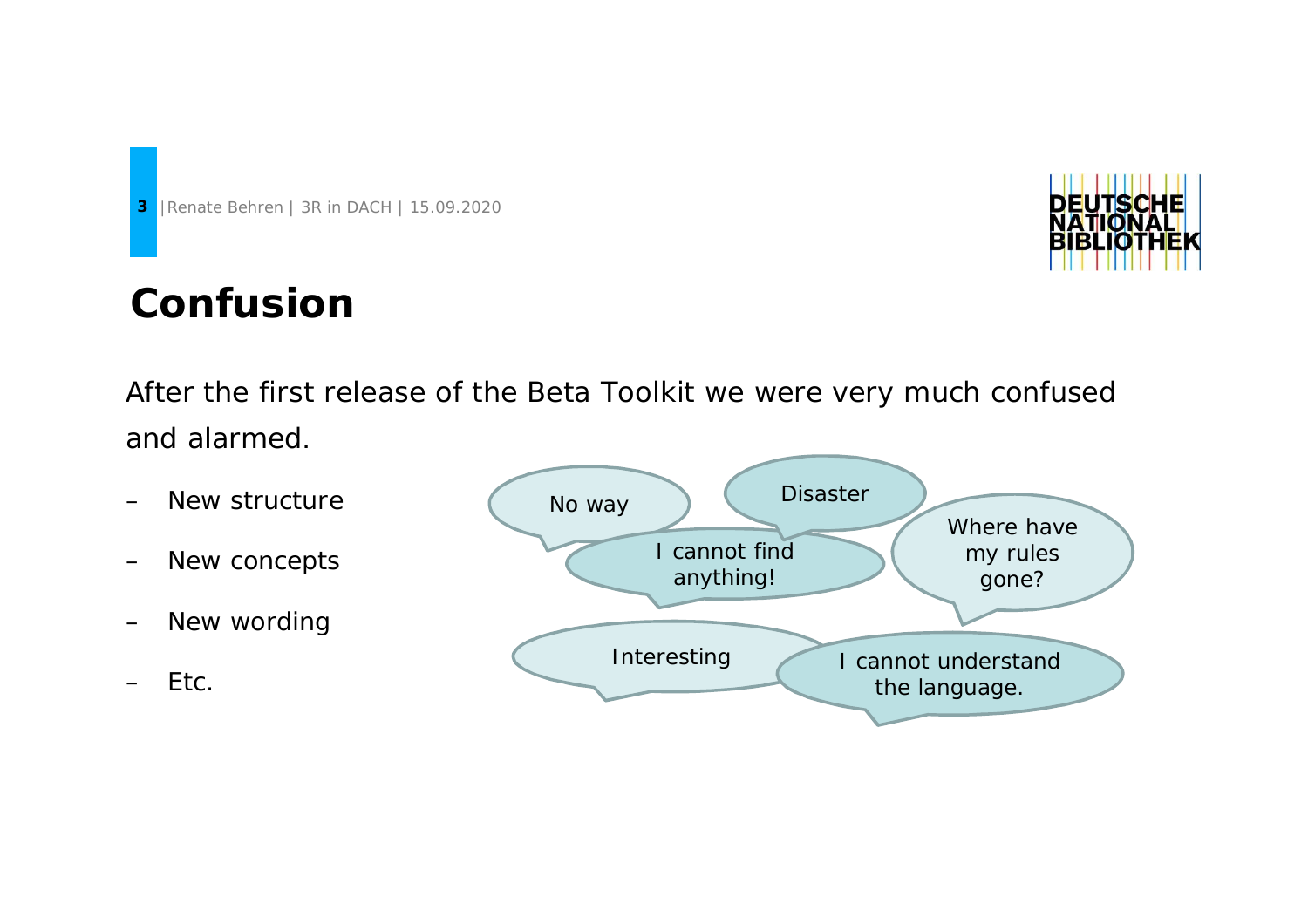## **Excitement**



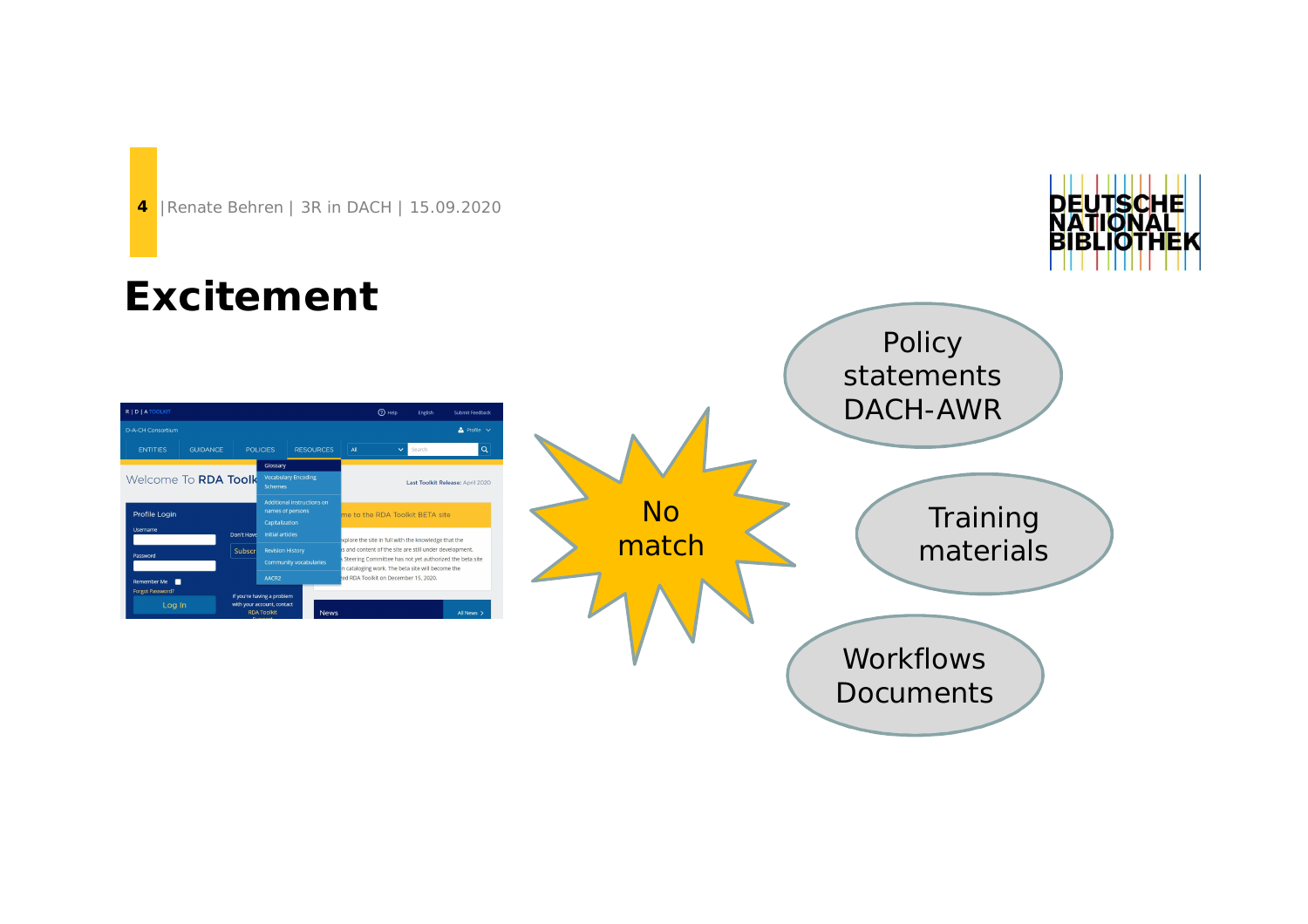### **Possible Solution?**

DACH RDA Handbook for Libraries

To work out by the expert group for cataloguing and further colleagues in DACH

Working groups for special resources will be consulted

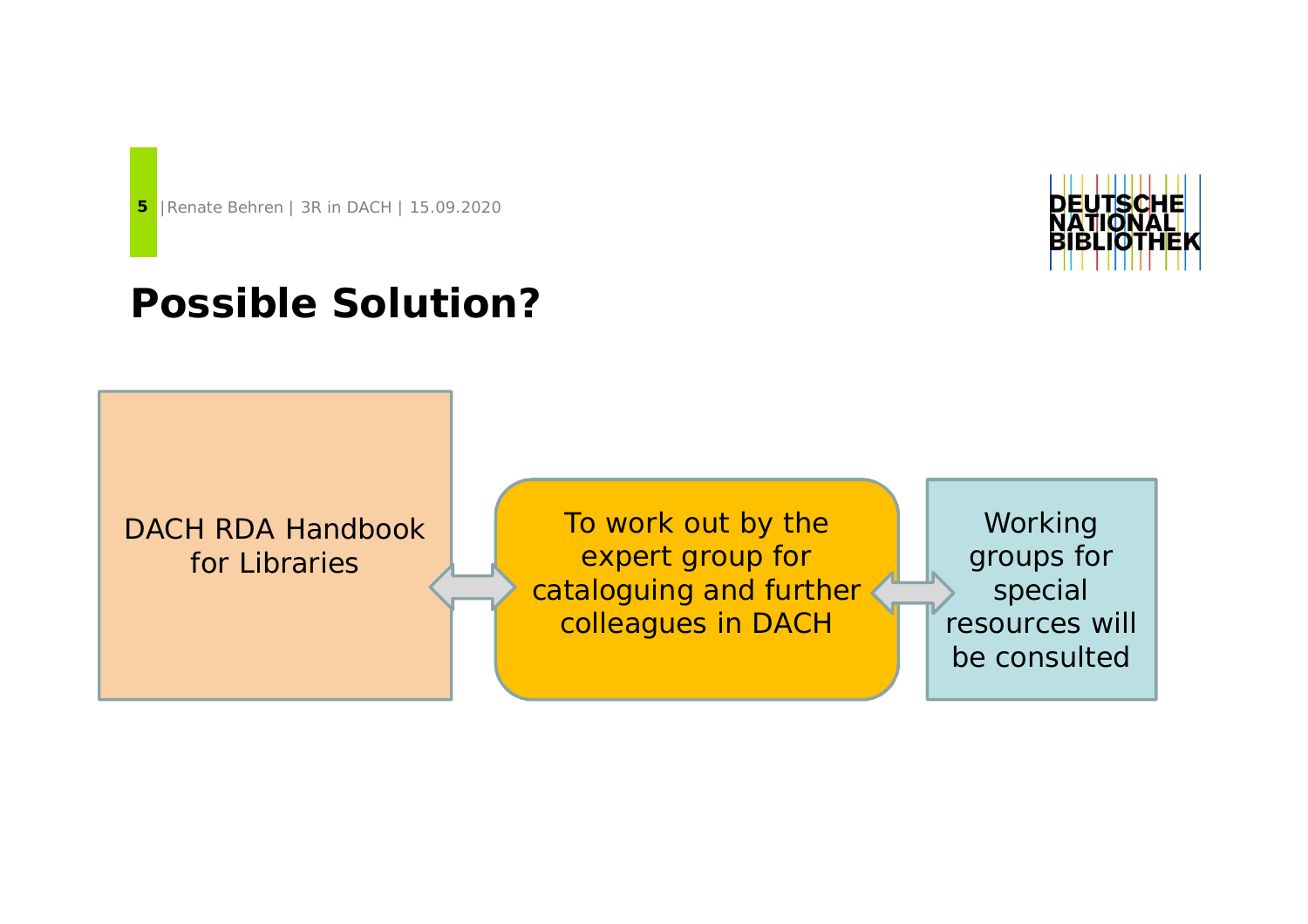



## **What are the main requirements for such a manual?**

- The existing practice of cataloguing should be maintained.
- The documentation should be suitable for everyday use and usable for all levels of cataloguing.
- The documentation should be linked to the Toolkit.
- A clear reference to the RDA vocabulary should be ensured.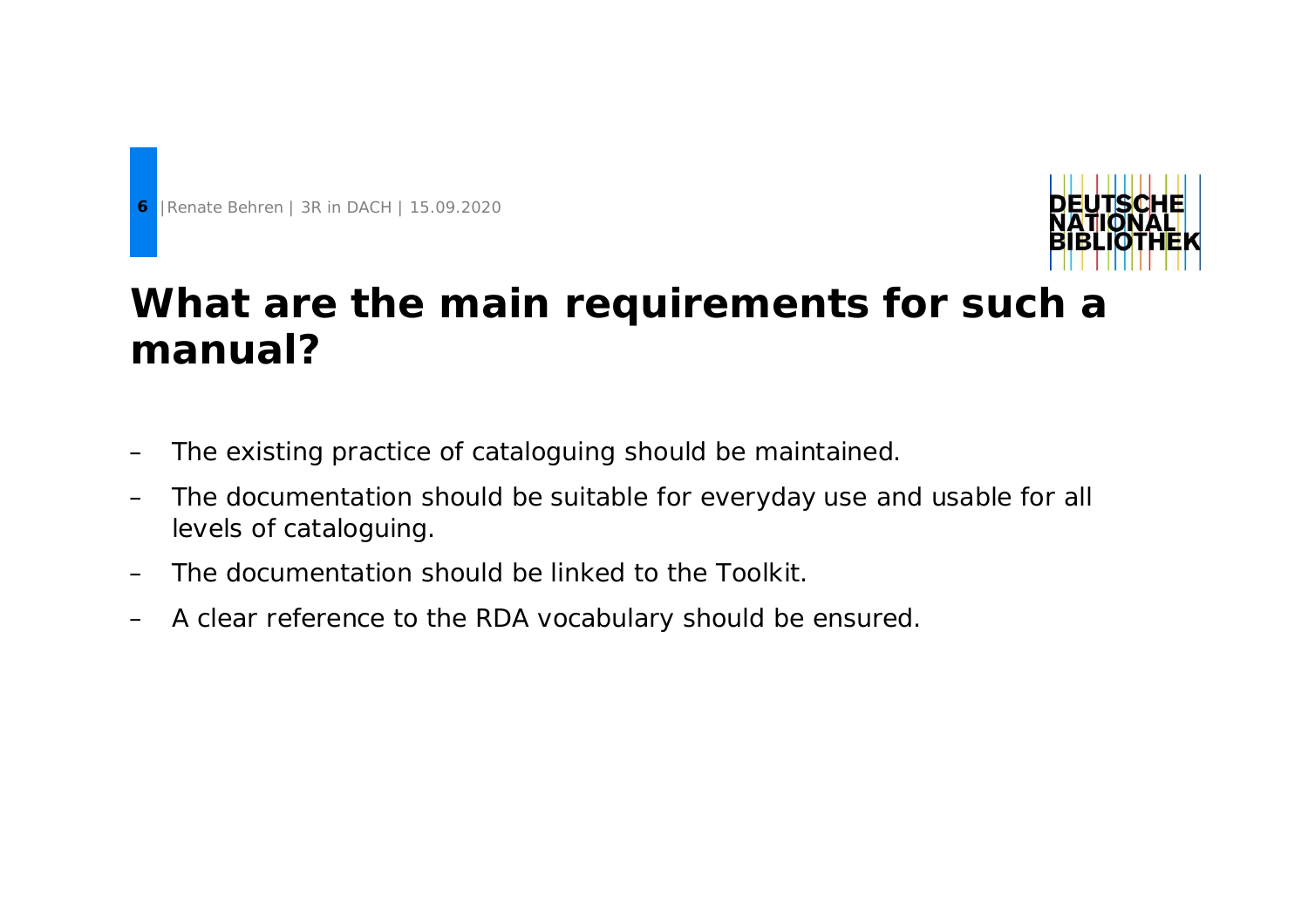

#### **Approach**

- A small group of experts developed a concept, which will soon be submitted for decision.
- Different options were tested and examples were created.
- In August a workshop was held with the whole DACH expert group for cataloguing to evaluate the examples and options from the concept group.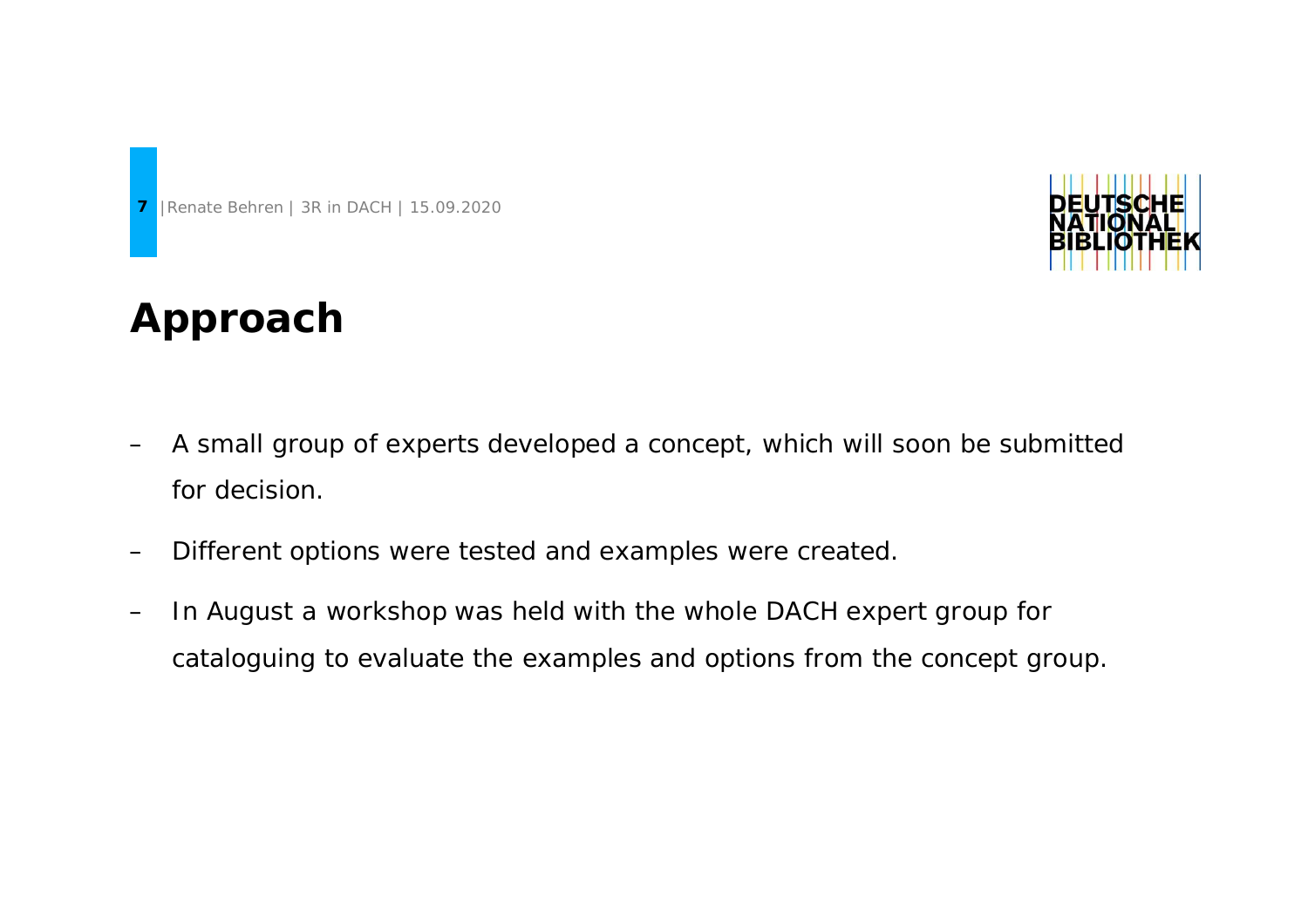



- The existing RDA regulations will be transferred to the cataloguing handbook on the basis of the original Toolkit including the DACH Policy statements.
- Regulations which have proved to be not suitable for practical application will be checked and, if necessary, corrected.
- New concepts and regulations of the beta Toolkit will be transferred to the handbook, if an added value is expected and if they can be easily implemented in the library systems.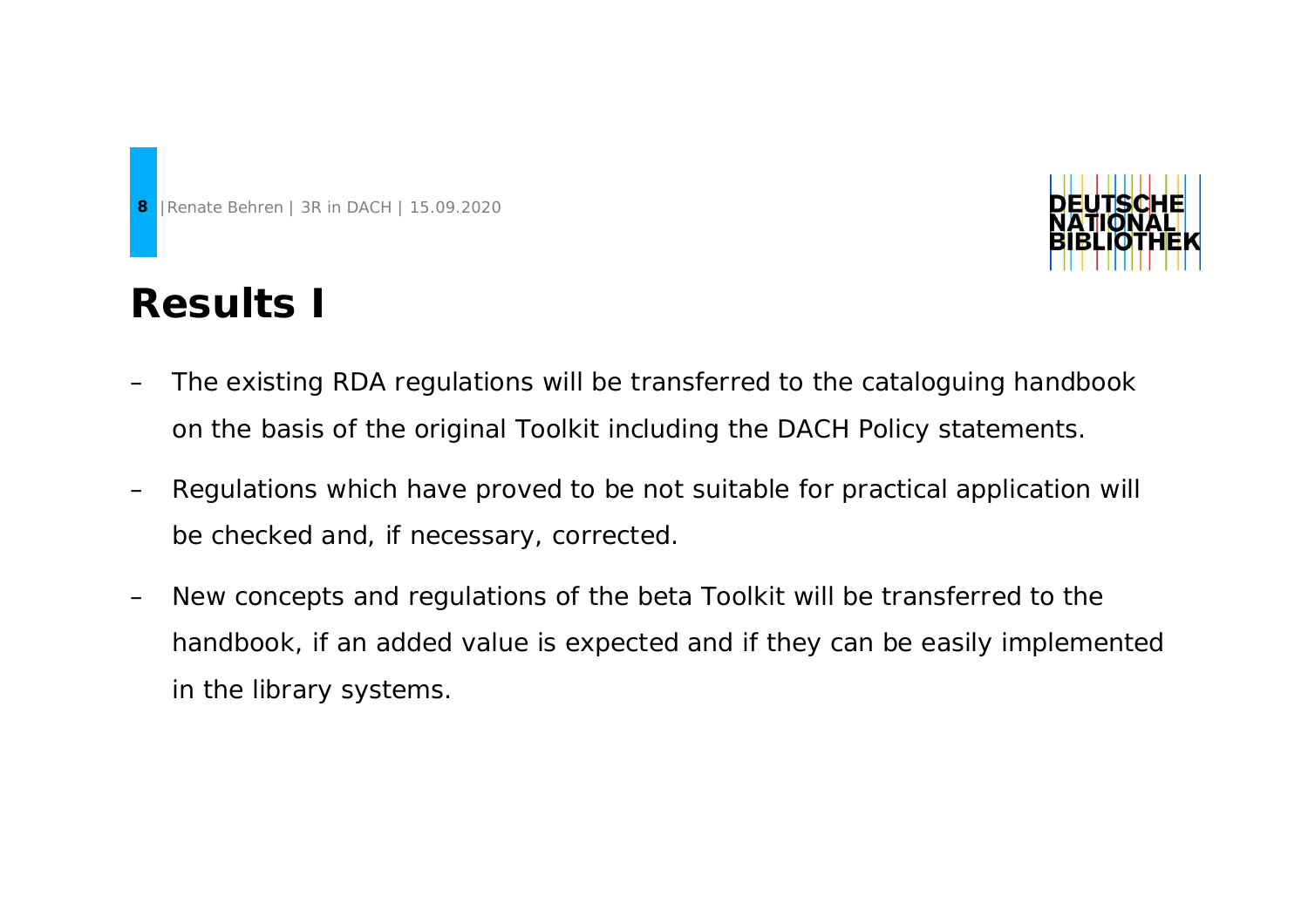# **Results II**



- New terminology is adopted where it is possible without any problems.
- Links to the RDA Toolkit are made in simple and clear cases.
- A translation of the full text of the Toolkit is not necessary. The translation of the RDA Registry is advocated.
- International developments will be further observed and existing results of other RDA users will be re-used if possible.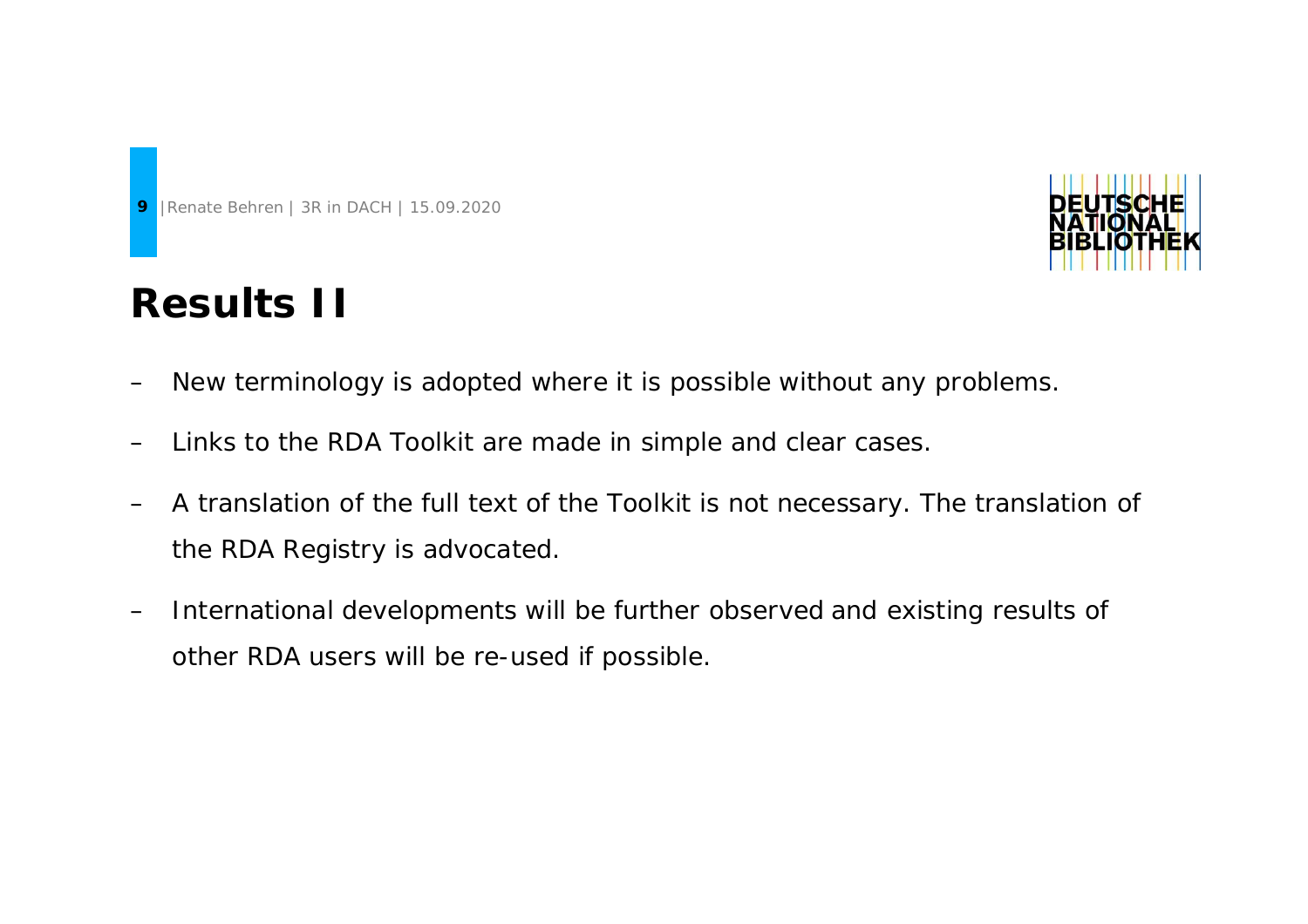



#### **Need for Clarification and Risks**

- The costs could be higher than expected.
- There may not be sufficient human resources available.
- The original Tookit is switched off before the handbook is finished.
- The motivation of the experts who are able to work here is low, as the initial implementation is not too long ago.
- Licensing questions …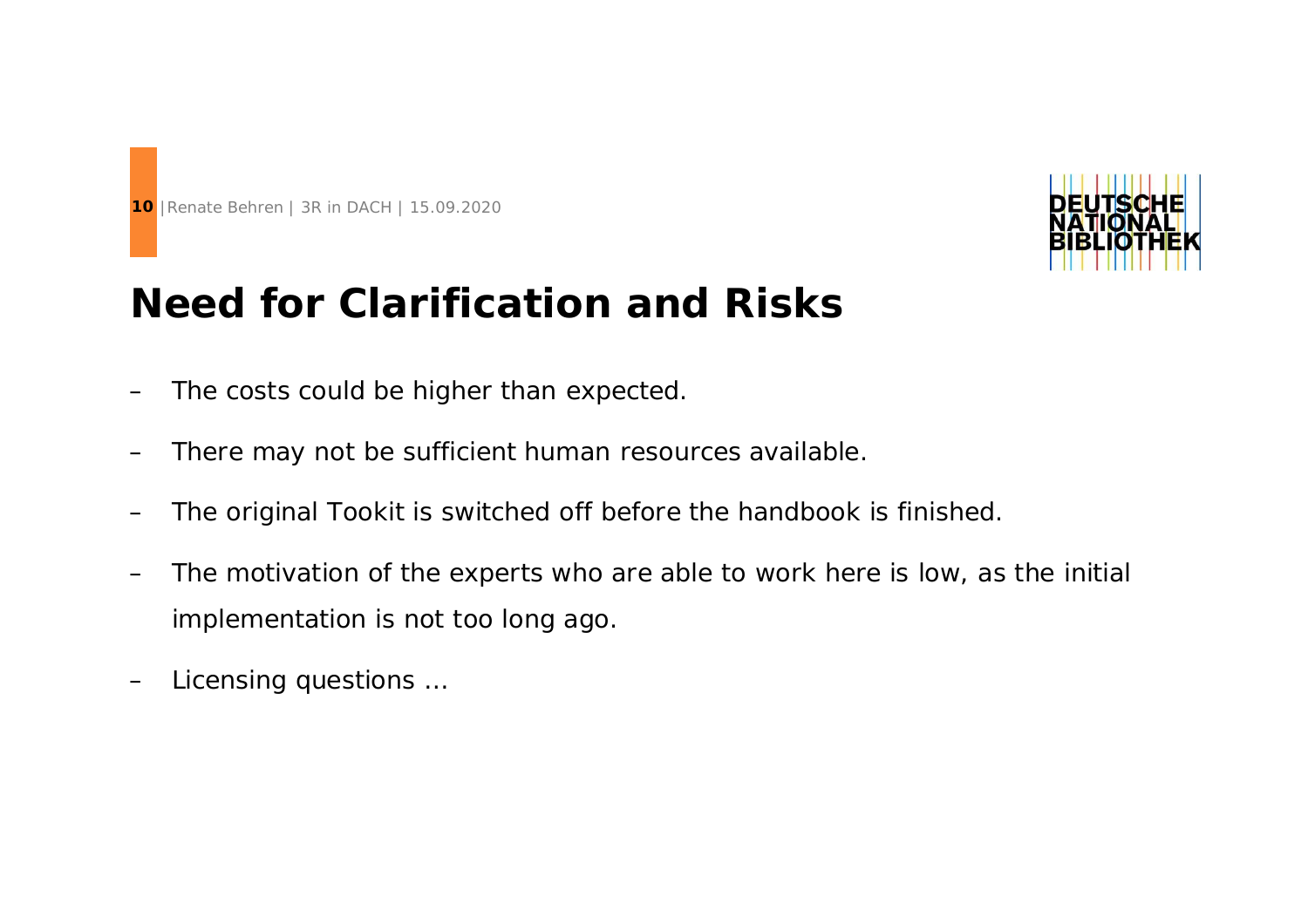